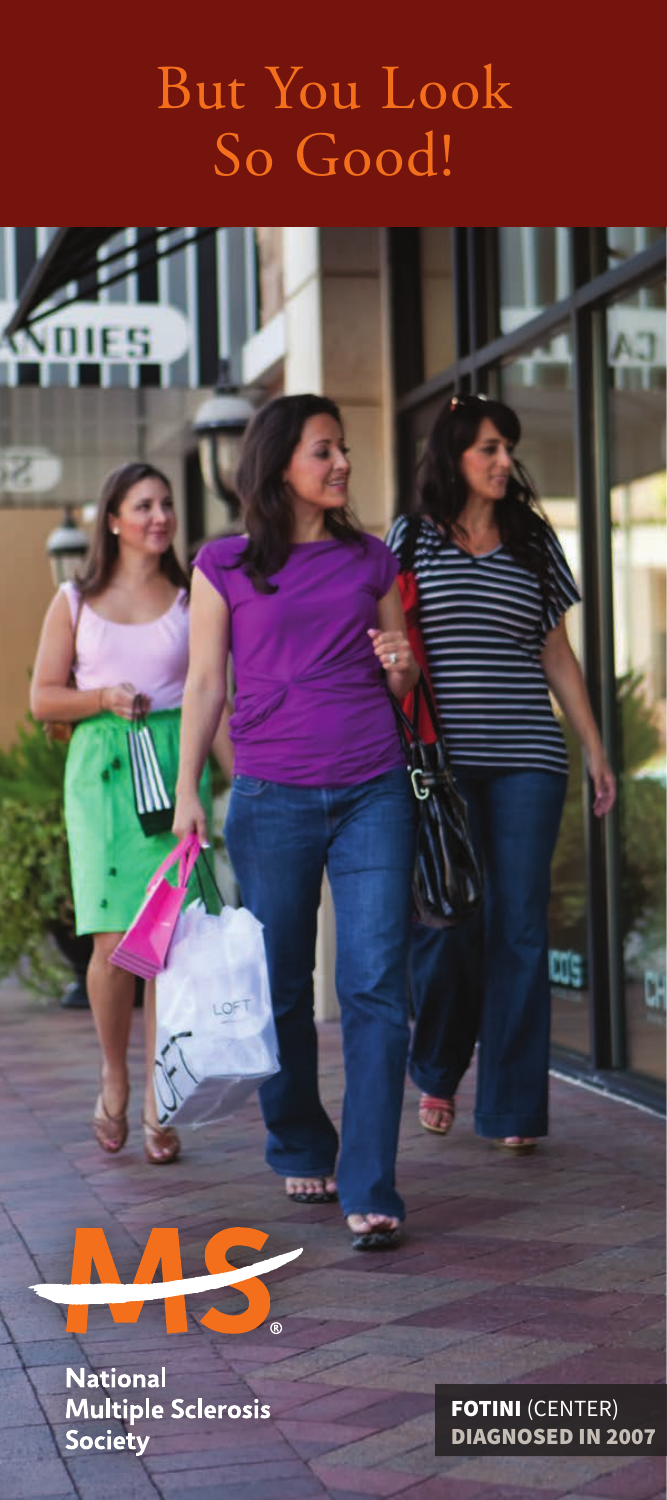"My neurologist, my family doctor, even my aunt's visiting nurse — they all say 'but you look so good for someone who has MS.'"

"My family seems to assume that if they can't see it, there really isn't anything wrong with me."

"They should see my MRIs for the past 10 years. Should we all start carrying wallet-size copies of our MRIs? This is my niece...and this is my son...and this is my MS."

— Carolyn, online chat group participant

Many people living with MS experience "invisible" (or not outwardly visible) MS symptoms. This can create a unique set of issues. Some people assume that you don't **really** have a disease. This can undermine your confidence and your relationships, and discourage you from seeking treatment or help for problems. Add in living with all the other things that other people can't see — your feelings of anger, uncertainty, frustration and fear. Still, people will look right at you and say, "But you look so **good**!" — which means that you need to be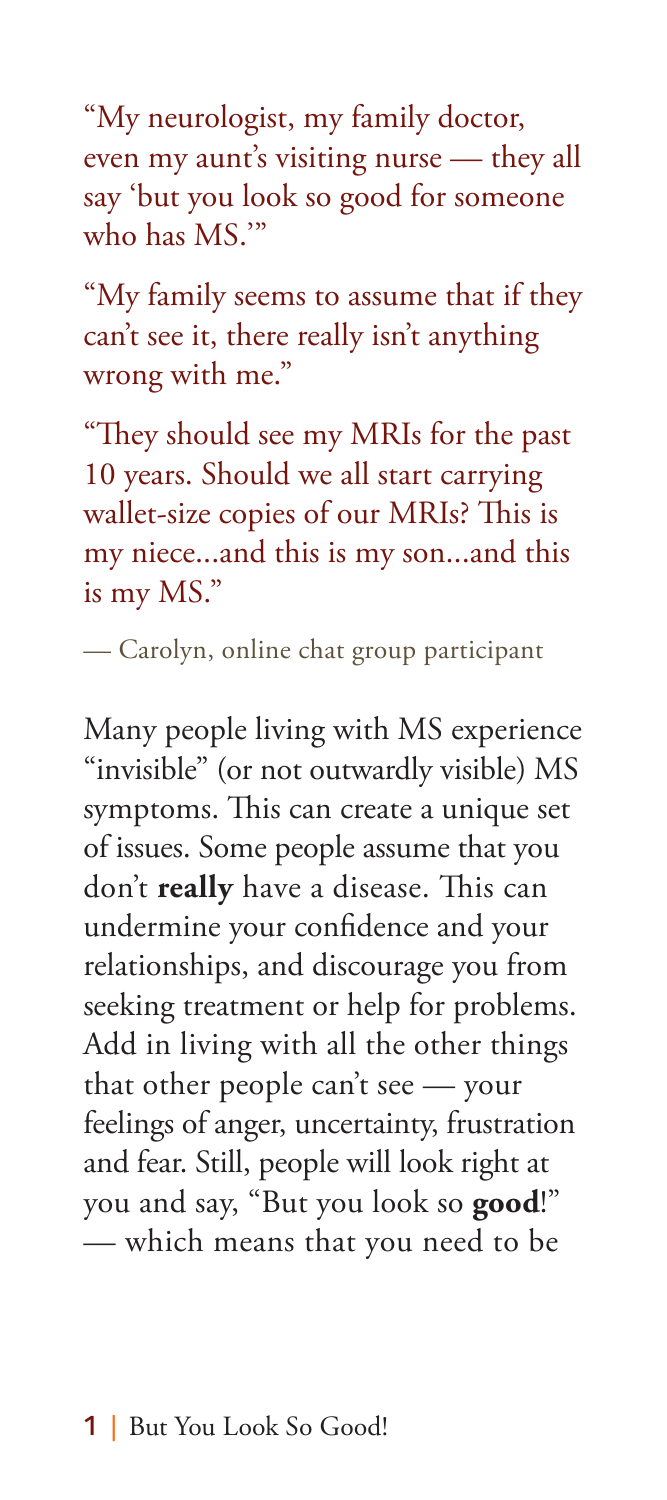prepared to educate the important people in your life about your MS and the symptoms you are experiencing. This booklet will help you feel more prepared for those conversations.

# Common "invisible" MS symptoms

MS symptoms that are hard to see include fatigue, pain, cognitive problems like memory loss or trouble solving problems, weakness, blurred vision, numbness, prickly or tingling sensations, heat sensitivity, dizziness, balance/coordination problems, and bladder or bowel problems.

It's important to recognize that there are medications, therapies, coping strategies, self-help techniques and self-help groups to help address these problems. Speak with your physician, nurse or call the National MS Society at 1-800-344-4867.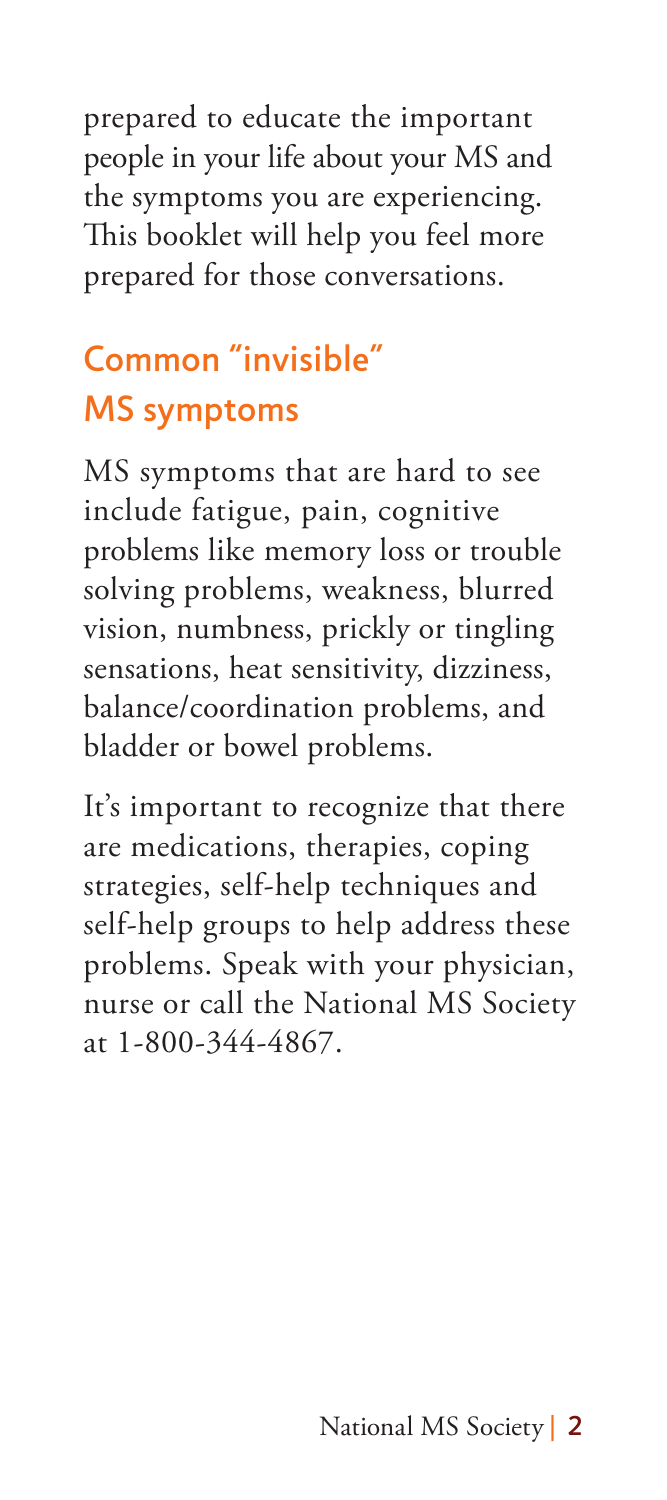"It can be frustrating when you tell someone you're tired and they say they know the feeling, they had a big night last night, too."

— A member of a "But You Look So Good" self-help group

Everyone experiences fatigue sometimes, but people living with MS are hit hard by a kind of fatigue that sometimes feels totally overwhelming. This can be hard to explain to outsiders. People with MS often expend extra effort on activities — such as lifting legs to walk — which once were second nature. These efforts add to the burden of MS fatigue.

"My wife wanted to meet me at a restaurant and I forgot and came home. She's insisting I don't love her anymore."

— Person with MS, online chat group

While everyone is forgetful sometimes, people living with MS may have memory lapses that signal cognitive impairment, one of the most challenging hidden symptoms of MS. Neurologists in the MS community now recognize that cognitive impairment affects up to 60% of all people with MS. The problems are usually subtle and are termed "mild," but they can have a major impact on a person's life.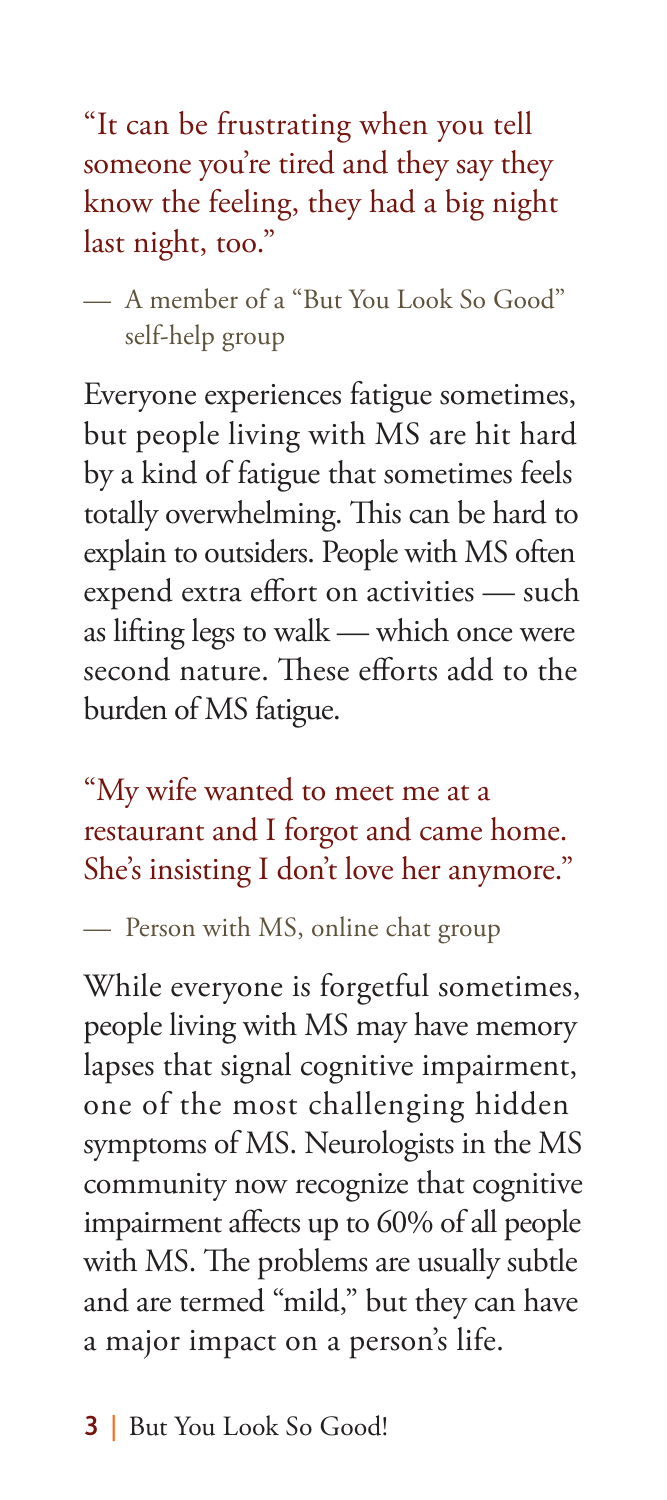"I get anxious and nervous about going out — even to the grocery store because I have bladder problems that are unpredictable."

— Person with MS, MS Navigator® phone call

Many people with MS experience bladder and/or bowel problems. Embarrassment and anxiety associated with these symptoms can cause people to cut off their social, sexual and public activities, leading to isolation and depression. In addition, these symptoms, if untreated, can develop into serious medical problems. New medications and changes in diet and behavior can do a lot to keep these symptoms invisible — and under control. Talk to your nurse or doctor right away. See our website for information and resources about handling bladder or bowel problems.

## Self-esteem

"I think the most difficult thing to cope with is the absolute dichotomy between how you look and how you feel."

— Anne, living with MS, Georgia

A diagnosis of MS may change the way you think about yourself. Who we are and how we define ourselves is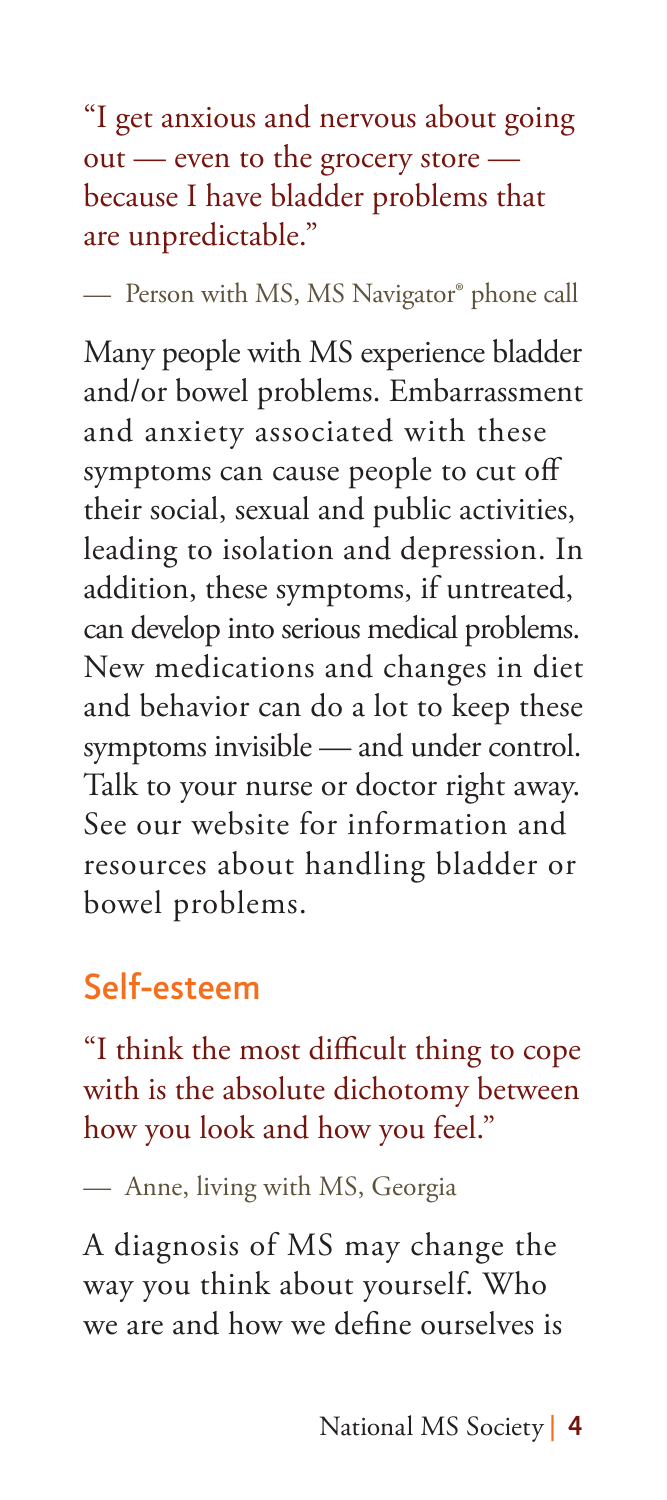oftentimes associated with the jobs we hold, the marriage we are in, or the way we look and feel. It's understandable then that MS can impact self-esteem and confidence.

#### "It's difficult to feel powerful, competent, assertive, beautiful or handsome when you just don't feel well."

— Dr. Mary E. Siegel, a psychologist with MS, author of the book, **Sick and Tired of Feeling Sick and Tired.**

People with invisible symptoms must constantly adjust to the differences between how they feel "inside" and how the world reacts to them when they "look so good." Family members, friends, employers and even doctors may doubt the validity or intensity of invisible symptoms. When people question you often enough, you may begin to doubt your own perceptions. MS is different for every person, and it's important to learn to recognize what your MS is like. Some people keep a journal or diary of symptoms. Talking with an understanding confidante, mental health counselor or a self-help group helps many people keep their self-esteem intact.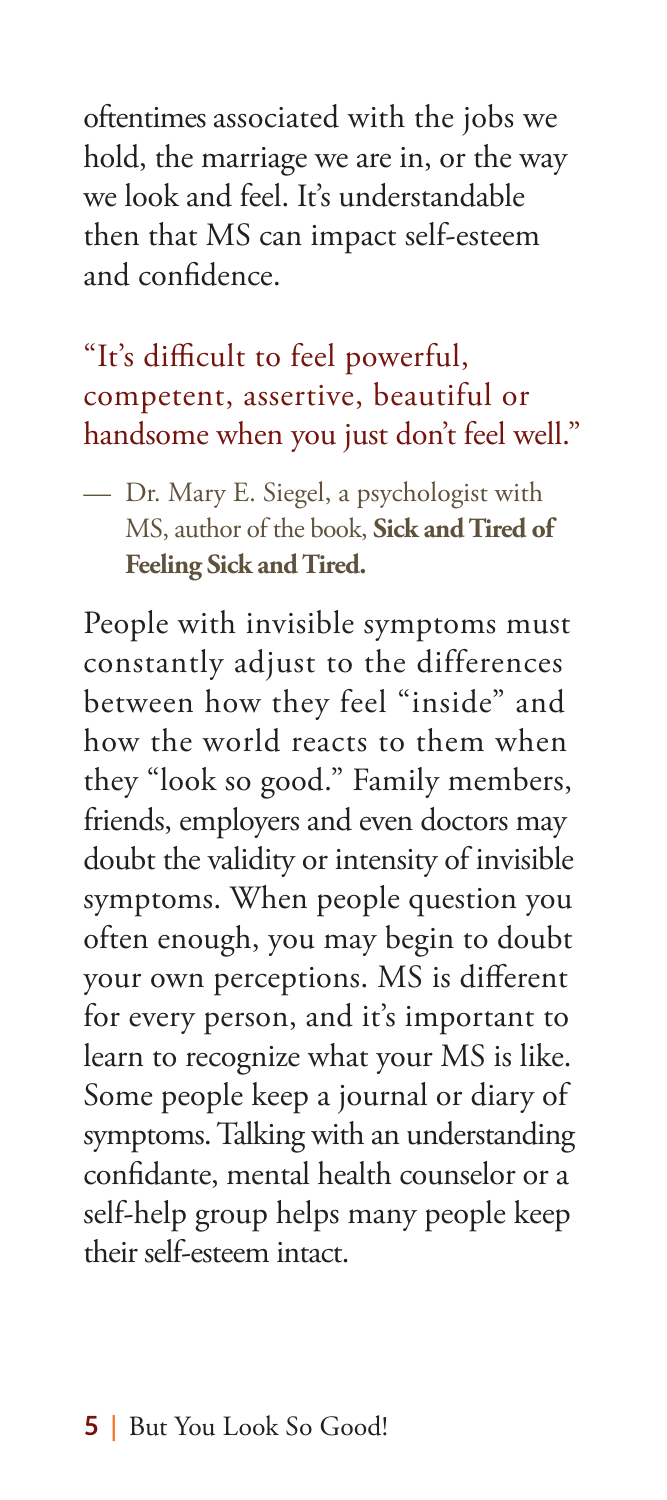## All in the family

When one member of a family is living with MS, everyone in the family is affected. This is true whether the MS is visible or invisible. Dr. Deborah M. Miller at the Mellen Center for Multiple Sclerosis at the Cleveland Clinic shared this story to illustrate how hidden symptoms can discourage communication within a family, despite everyone's best intentions:

"Anna has problems with weakness and balance, and she is concerned about managing a set of steps going into someone's house. Instead of admitting the fears, she just says she doesn't want to visit. It's a shorter explanation. The family gets frustrated because they see her giving up on life. The fact is, Anna is just concerned about one specific part of the outing. But nobody in the family says anything more about it. Soon everyone in the family chalks up the episode to laziness because, strangely, that's easier than admitting that Anna — their wonderful mom, sister or wife — has this unpredictable disease."

"The consequence of everyone's silence builds," Dr. Miller continued. "The family thinks Anna is lazy, 'giving in' to MS, and at the same time, they stop her from doing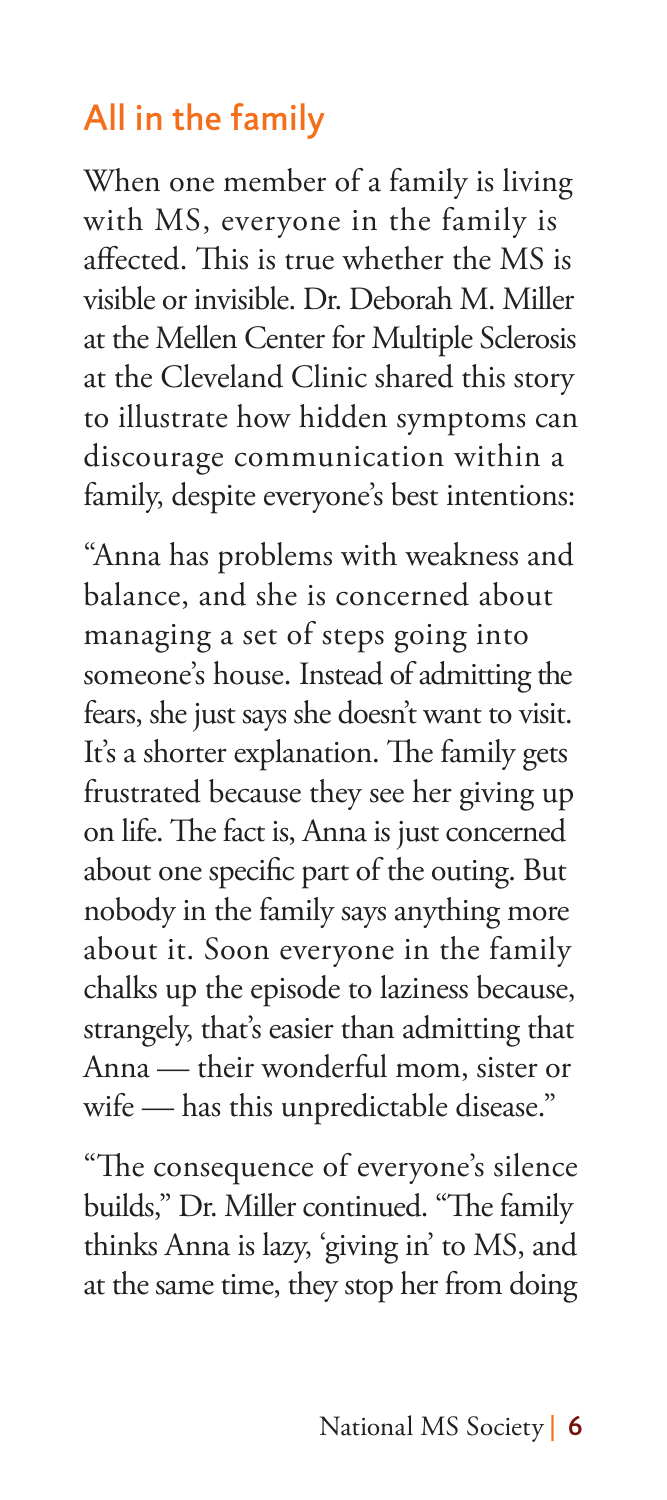things for herself, even becoming overly protective at times."

Once the silence is broken, family members can work together to modify activities and responsibilities. Everyone in the family needs to learn about MS. The National MS Society offers programs and literature for everyone and can help the person with MS start a conversation about what their MS feels like. With education, family members won't question whether or not invisible MS symptoms are real.

A supportive family won't allow the person with MS to withdraw and give up, but won't push in situations where pain, fatigue or other problems are overwhelming.

# The doctor/patient relationship

People with MS sometimes feel reluctant or unprepared to talk with their healthcare providers about invisible symptoms. Or, they may not realize that these problems are related to MS. Since not all doctors routinely ask about such symptoms, the person with MS is left to face them alone. An intentional, meaningful relationship with your healthcare provider can improve your ability to cope.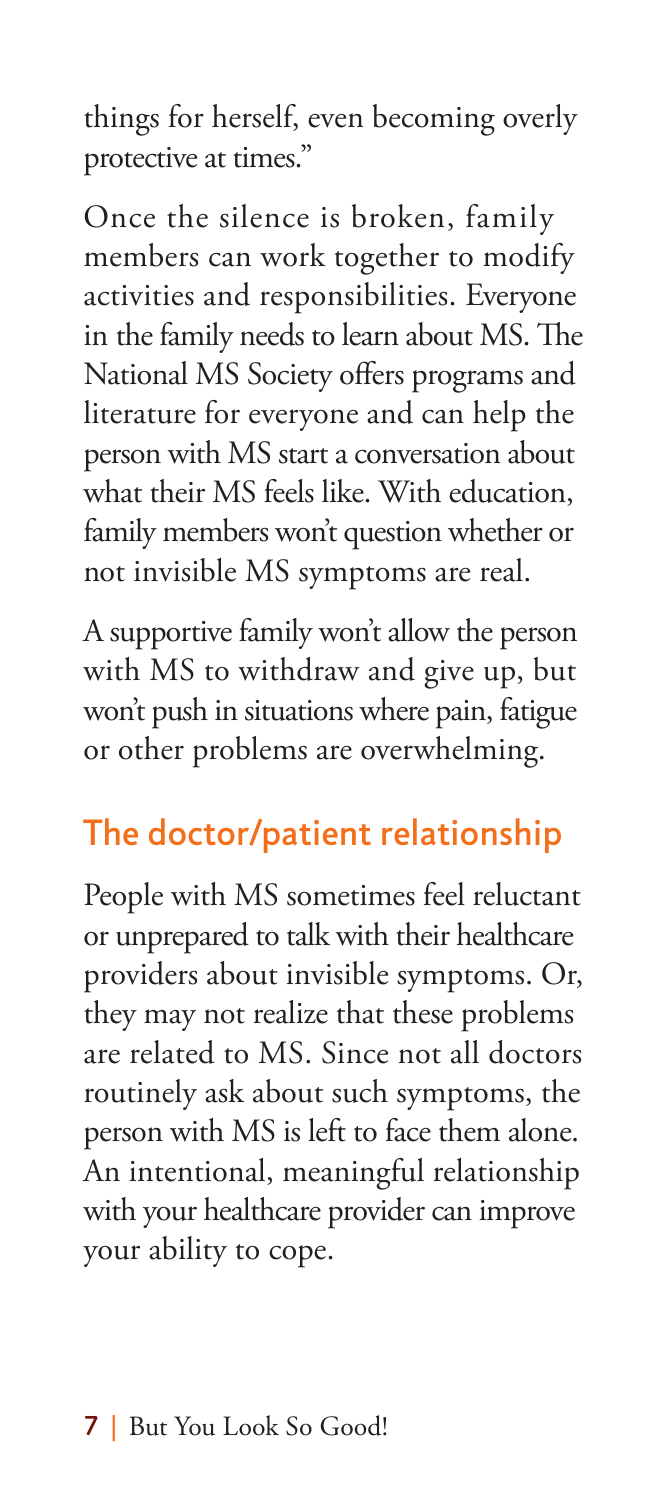Most doctors don't just want to know what symptoms you have; they also want to know how the symptoms have impacted your life. Some of the most important treatment goals are constructed around what it is that matters to **you** the most and then helping you achieve those things with medication and/or rehabilitation.

Being able to describe clearly what is happening and how it impacts your life is vital to creating an effective working partnership with your healthcare providers. Keep a list of problems and symptoms — perhaps a simple health diary — to improve communication. Write down questions you want to ask — making sure that your most important questions are at the top of the list.

## The need for support

"Every time I went to a self-help group all the people were using wheelchairs or electric carts. I was embarrassed to talk about my problems because they seemed piddling next to people who could not walk anymore."

— Allen, living with MS, North Carolina

It's very important for people not to bottle up their concerns about invisible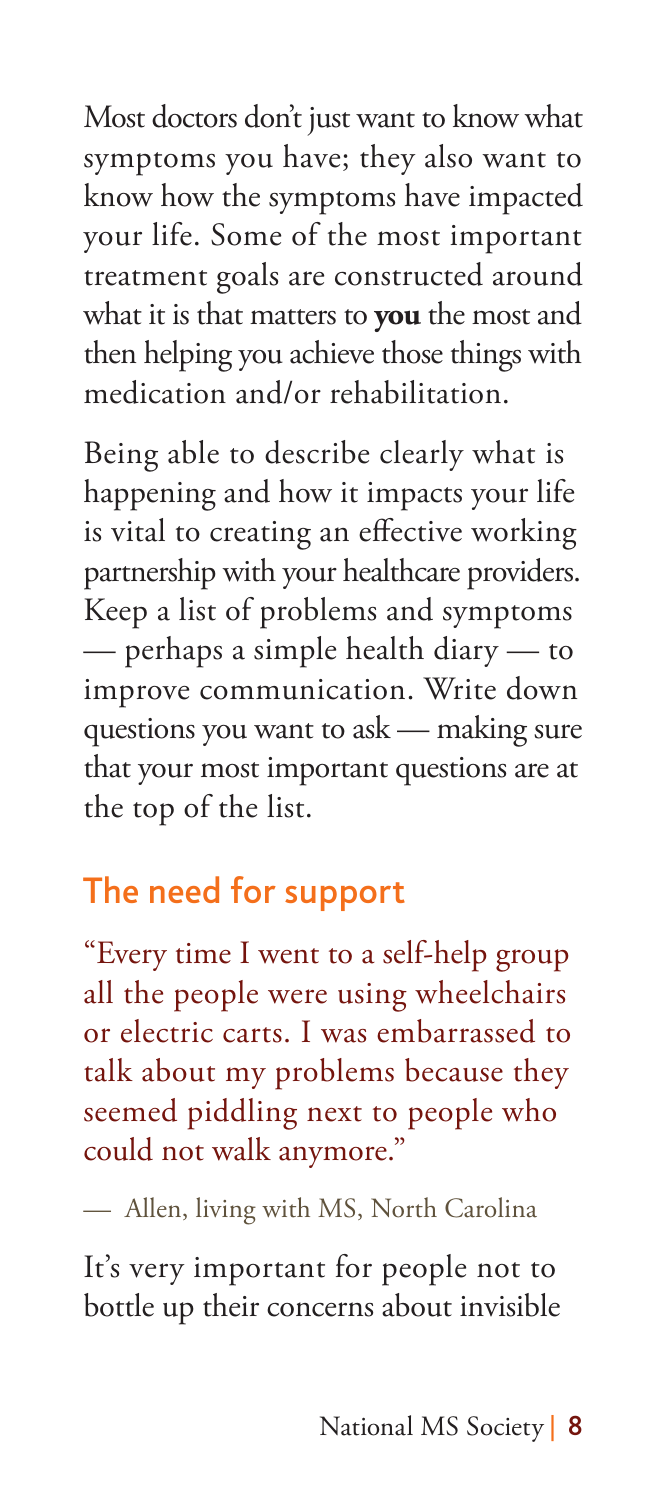symptoms. In chat groups and in self-help meetings, the need to confide is repeated again and again by people living with MS. But communication can and should be selective. Take time to think through who needs to know this important information about you and how you choose to share it with them.

If your symptoms are hidden, most people won't know that you have a chronic illness — and many of them probably don't need to know. However, everyone with MS needs a few people who know what is going on, with whom they can openly discuss problems. A good confidante can also help you decide how much — and when — to tell other people.

Self-help groups for people who have less visible MS symptoms have sprung up around the country. Contact the Society about finding or starting a group that addresses this need. Some people attending "But You Look So Good" groups are recently diagnosed; others have been living with invisible MS for 10 or 15 years. Members say that they understand each other, and this can make all the difference in facing a world that keeps insisting "But you look so good!"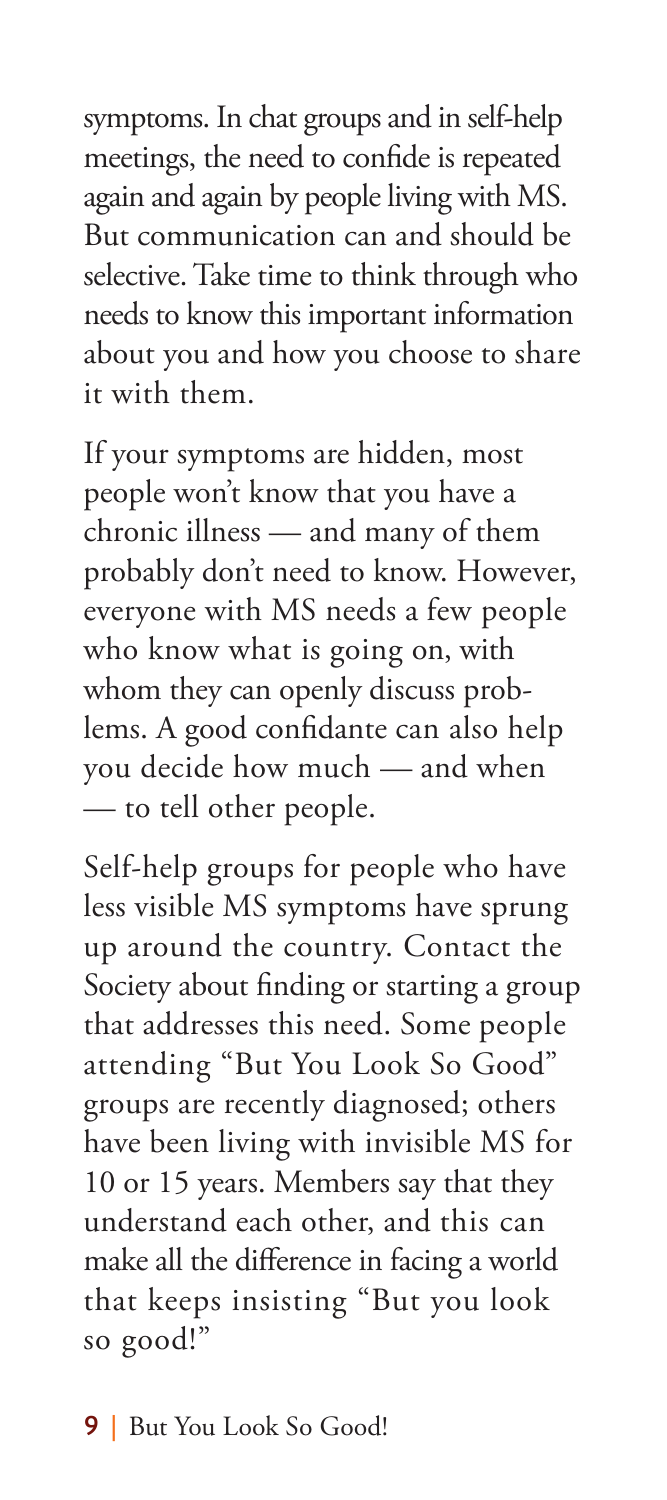The National Multiple Sclerosis Society is proud to be a source of information about multiple sclerosis. Our comments are based on professional advice, published experience and expert opinion, but do not represent individual therapeutic recommendations or prescriptions. For specific information and advice, consult your physician.

Early and ongoing treatment with an FDAapproved therapy can make a difference for people with multiple sclerosis. Learn about your options by talking to your healthcare professional and contacting the National MS Society at **nationalMSsociety.org** or 1-800-344-4867.

The Society publishes many other resources about various aspects of MS. Visit **nationalMSsociety.org/brochures** or call 1-800-344-4867.

#### Other popular resources include:

- Fatigue: What You Should Know
- **Pain: The Basic Facts**
- **n** Managing Cognitive Problems
- **Urinary Dysfunction and MS**